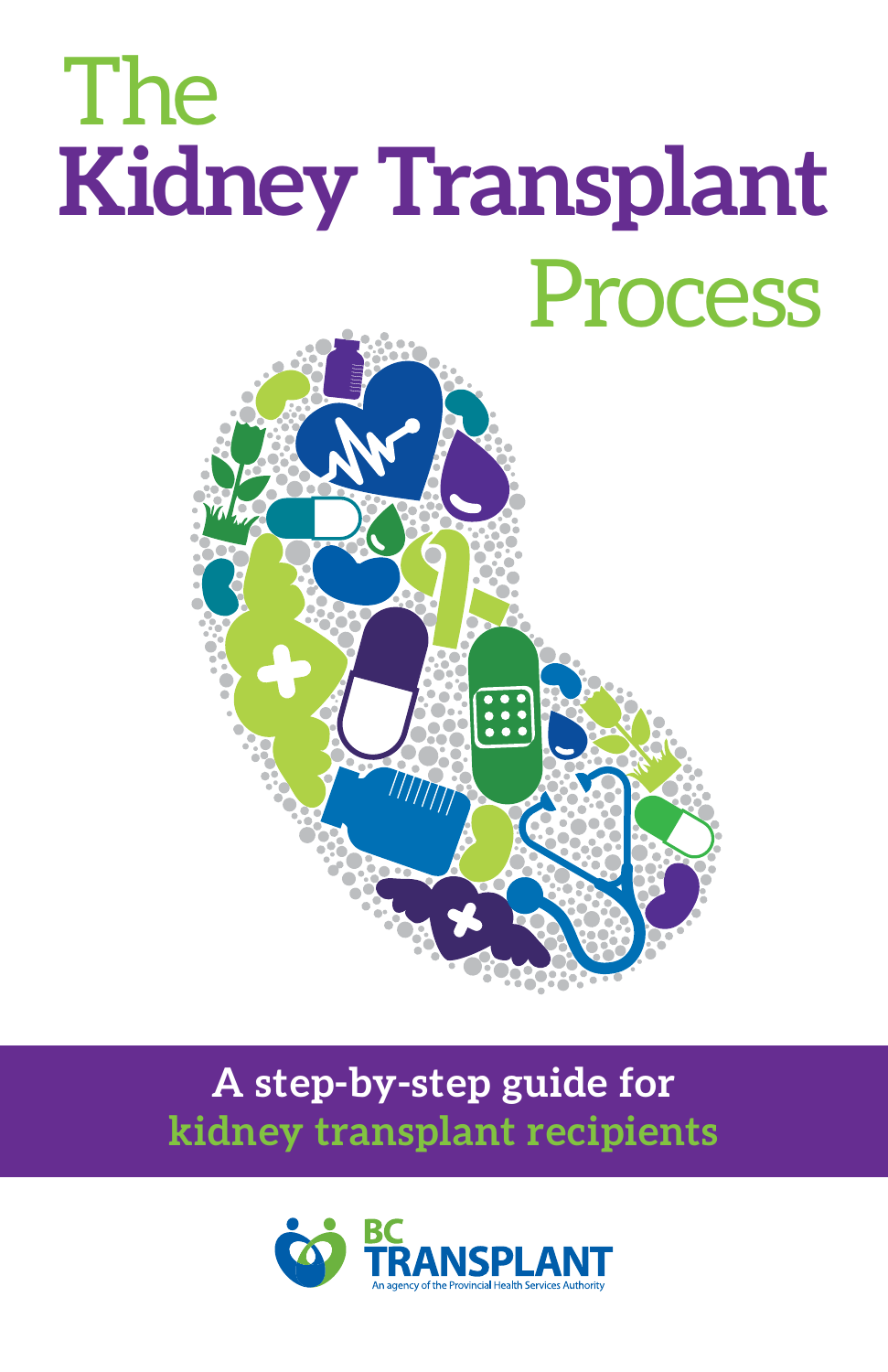**Kidney transplantation is one treatment option for kidney disease. A kidney transplant can offer freedom from dialysis, improved physical and mental health, a better quality of life, and an increased lifespan.** 

With all those benefits, you might be saying "sign me up!" But transplantation is not the right choice for everyone. If you have a serious medical or psychological condition, other treatment options may be more suitable.

Kidneys for transplant come from two types of donors – living donors and deceased donors. This brochure will take you stepby-step through the journey so you will know what to expect before, during and after a kidney transplant.



Fatima (left) recipient, Salimah (right) living donor

### **Will a kidney transplant cure my kidney disease?**

A kidney transplant is a treatment and not a cure for kidney disease. Following a transplant, medications to suppress your immune system must be taken for as long as you have your transplanted kidney. Transplanted kidneys can function well for many years, and sometimes even decades.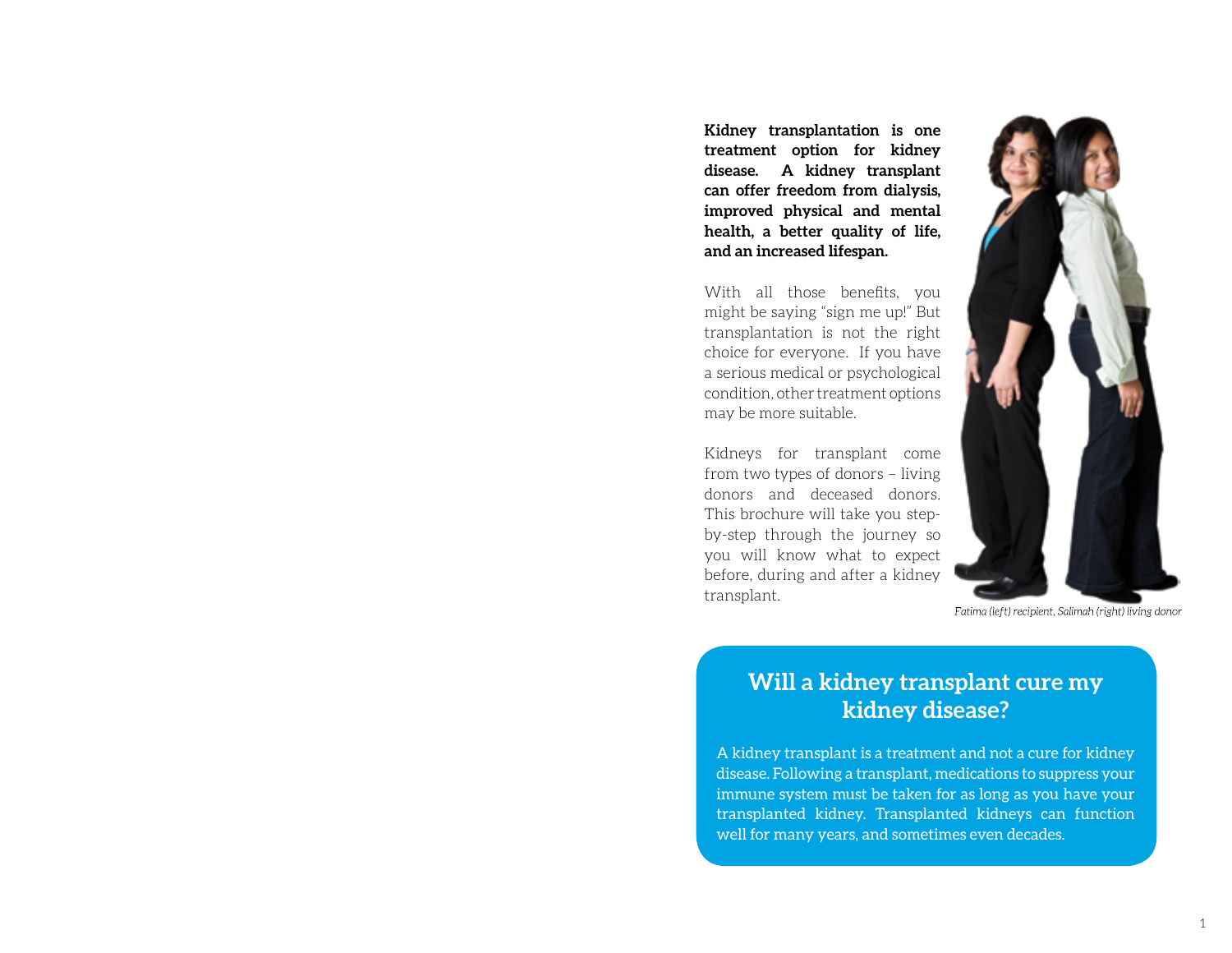## Referral to Transplant





**Step 2: Evaluation Visit**

**Step 3: Approval/Activation**





**Step 5: Stay In Touch**

**Step 6: Transplant**

**Step 7: Follow Up**

**Step 8: After Transplant Medications**

# Getting Started

# **STEP 1: PRE-SCREEN**

Your referring nephrologist will ask you to do some testing as part of the referral process. This will be done close to home.



Once the results from the pre-screen are received, you will be booked for a transplant team evaluation.

The transplant team evaluation takes place in Vancouver, and you will be assessed by a nurse coordinator, social worker, transplant nephrologist and a transplant surgeon. You may want to bring a family member or support person with you to the visit. You can expect the evaluation visit to take several hours.

After your assessment the entire team will meet to review your case. Sometimes the team needs more information or testing to make a decision. For example, the team may wish to refer you to a cardiologist, gastroenterologist, or other specialist so the transplant team can have all the information it needs about your health. You will be informed of the outcome as soon as possible.



#### **STEP 3: APPROVAL/ACTIVATION**

Your assessment must be completed and your transplant team must believe you are a good candidate for transplant. A living donor transplant may be an option for you, as it will allow you to receive a transplant sooner, ideally even before you have to start dialysis.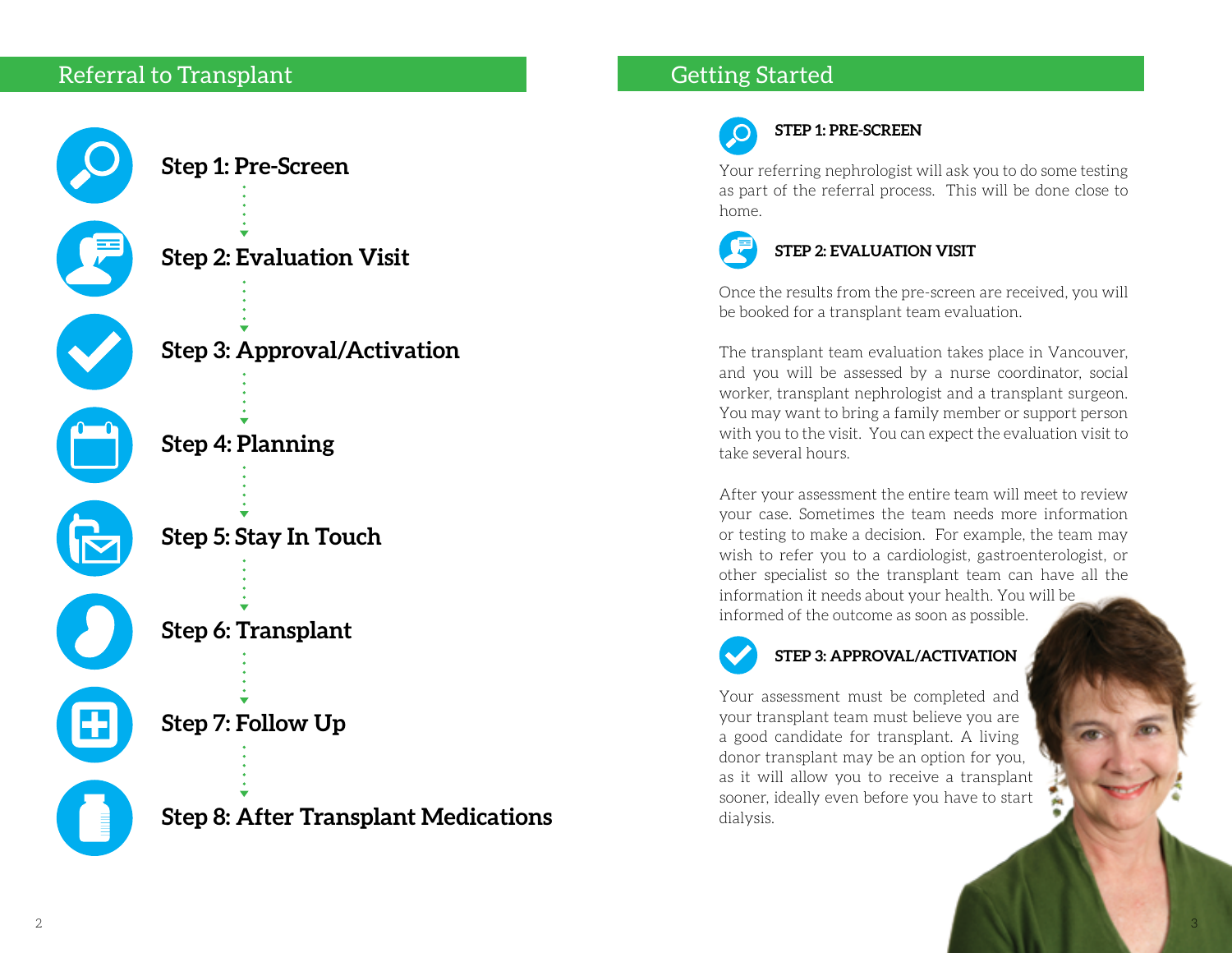If you have an approved living donor we can plan a transplant date that is convenient for the donor and you. You can find more information on how to approach potential donors in the brochure "Finding a Donor." If someone you know is interested in becoming a living donor they may wish to read the brochure "The Living Donor Kidney Transplant Process." They can also call your transplant centre directly for more information. Contact information for the transplant centres is listed on the back of this brochure.

If a living donor transplant is not an option, once you have started dialysis, you will be placed on the waiting list for a deceased donor kidney transplant. How long you will wait is impossible to predict and depends on such things as finding a donor organ that matches your blood type and determining whether you have antibodies in your blood that prevent you from receiving certain donor organs. You could wait months or years for a suitable kidney from a deceased donor.

You will have to do yearly testing, including mammogram and Pap testing (females), PSA test (males), a chest x-ray, regular dental check-ups and regular vaccinations.

You may need to come back to the transplant centre in Vancouver every year or two for evaluation to confirm that your health status has not changed and that you are still suitable for transplant.

# **STEP 4: PLANNING**

While you are waiting you will need to make a plan so that you are prepared when the time comes for your transplant. Your plan should include arrangements for: travel to the transplant centre, time off work, childcare and pet care, and ensuring bill payments, banking and financial needs are seen to during your recovery.

If you live outside of Vancouver, you must be prepared to relocate to Vancouver for approximately two to three months after the transplant. If you are not able to stay with family or friends, you may need to rent an apartment or furnished accommodation near the transplant centre. The transplant social worker can help you make plans for travel and accommodation. Ask about the Kidney Foundation's Kidney Suites—furnished accommodation that may be available for little or no cost for up to eight weeks. It is important to have a plan for family or other social support to help you when you leave the hospital.



**STEP 5: STAY IN TOUCH**

As you wait for a transplant, it is important to stay in touch with the transplant team. Let them know of any changes in your health. If you move or change contact information make sure they know how to reach you.

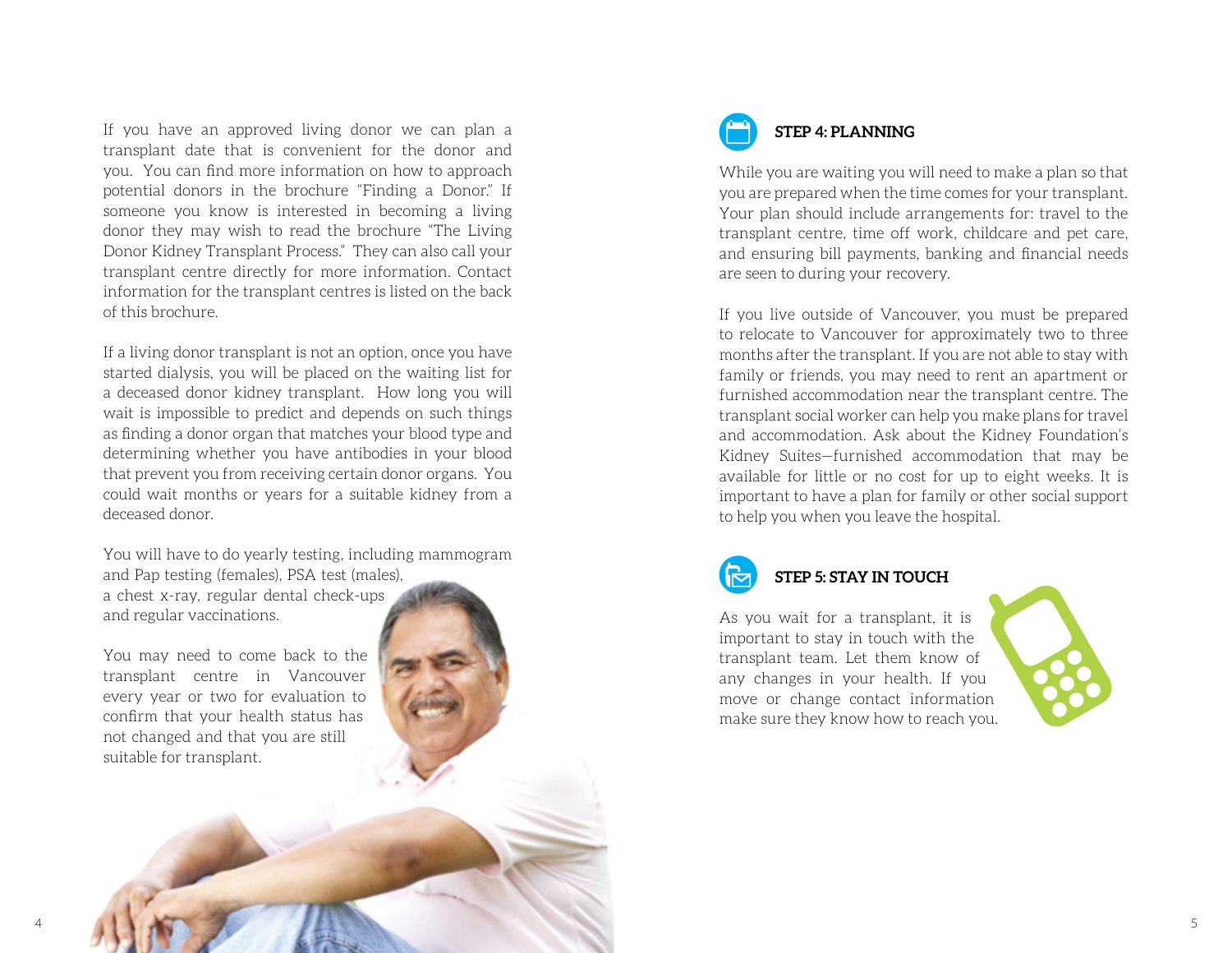# **STEP 6: TRANSPLANT**

Finding a matching donor kidney is complicated. The factors used to match donor kidneys with recipients include the donor and recipient's blood group, age and tissue type, and the time the recipient has spent on the waiting list. All donor organs are screened to ensure it is safe to proceed with the transplant.

Once a matching donor kidney is found and it becomes your turn for transplant, the transplant surgery will take place in Vancouver. You will need to make arrangements to come into your transplant hospital as soon as the team has called you. The surgery usually takes 3-5 hours and you will typically remain in the hospital for 5-7 days.

### **Living with a kidney transplant**

Kidney transplantation requires a serious commitment to taking your medications and to following your transplant team's care plan.



#### **STEP 7: FOLLOW-UP**

When you leave the hospital you will need the help of family or your social support group as you continue to recover.

For the next two to three months you will be followed very closely by the Vancouver Post Transplant Clinic. You will be seen by the Post Transplant Team at least twice a week and you may need blood testing in between.

If you don't live in the Lower Mainland area, you will need to relocate to Vancouver temporarily so we may follow you very closely. Once you are medically stable, arrangements can be made for your continued follow-up care at a Post Transplant Clinic closer to your home.

Once you are at home, you will need monthly blood testing at your local lab and close monitoring with the team at your Post Transplant Clinic.

# **STEP 8: AFTER TRANSPLANT – MEDICATIONS**

After transplant you will need daily immunosuppressant (anti-rejection) medication to keep your body from rejecting your new kidney. You will need to take these medications as long as you have your transplant. These medications can have side effects and your transplant team will monitor you closely to minimize any impact.

Several anti-rejection medications are used in post transplant care. All of them work to prevent the immune system from rejecting a transplanted kidney. This also means they make it harder for your immune system to fight bacteria, viruses, and cancer cells. This puts you at a higher risk for infections, especially viral illnesses and cancer.

In addition to anti-rejection drugs, you may also need other medications to treat high blood pressure, diabetes or any other health conditions you may have. It is not uncommon for patients to need up to 10 different medicines after a transplant. BC Transplant covers the cost of your antirejection medication only. The cost of other medications is your responsibility.

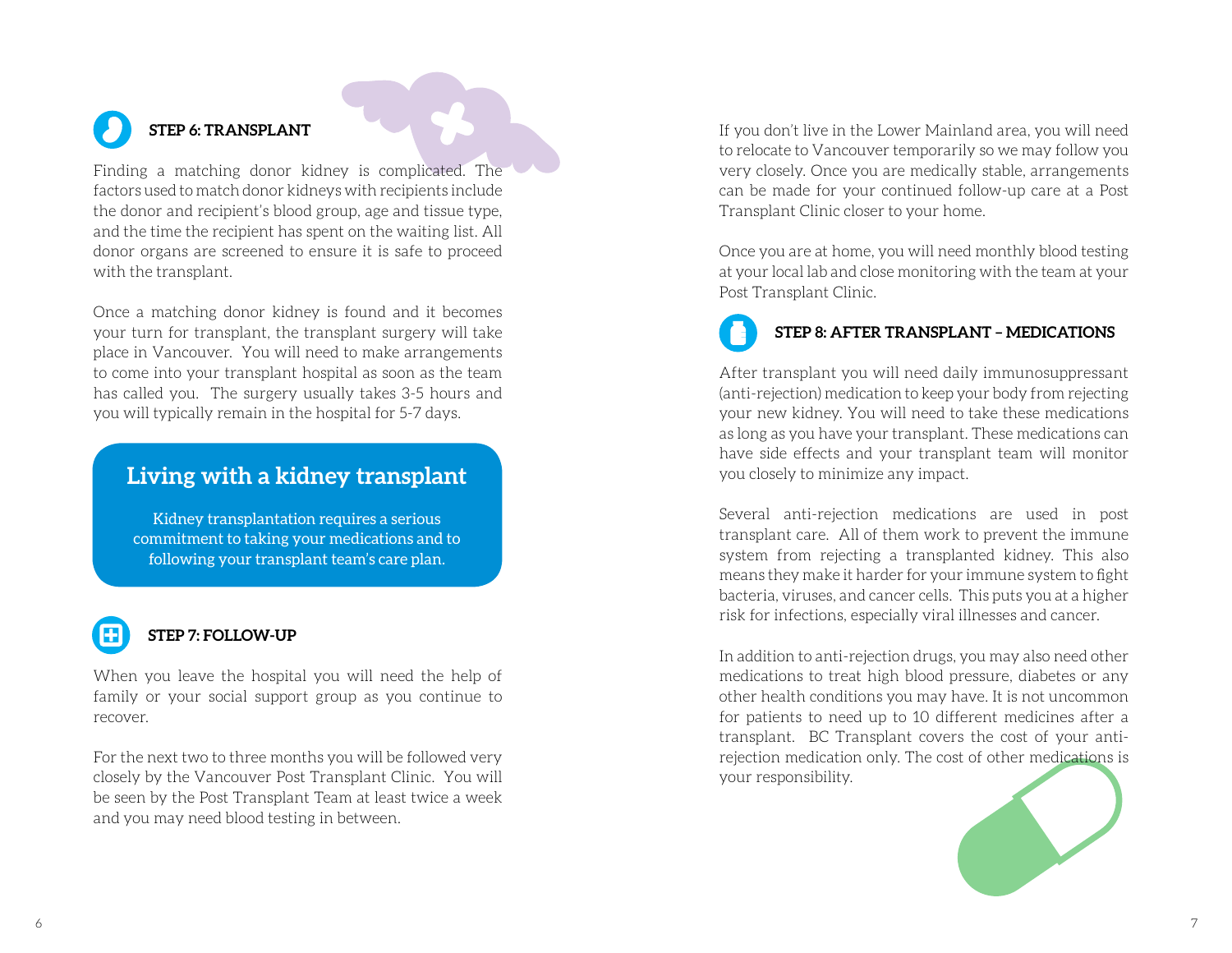You must take anti-rejection medications for as long as you have your transplanted organ.

You will also need regular visits with your family doctor to monitor your overall health. This includes periodic screening for skin cancer, which is the most common post transplant cancer.

# **Why do I need immunosuppressant medications?**

Your body's immune system is designed to fight anything foreign to it. This is good if it is an infection but not good if it is your new kidney. To prevent your body from fighting and rejecting your new kidney you must take anti-rejection medications. In organ transplants, there is no such thing as a perfect match (except for organs donated by an identical twin). You must take this medication for as long as you have your transplanted kidney. If you ever stop taking your antirejection medication your body will reject your new kidney.

For videos on living donation and kidney transplant go to [www.transplant.bc.ca.](http://www.transplant.bc.ca.)

# **Need more information?**

#### **St. Paul's Hospital Pre-Transplant Program**

Unit 6A, 6th Floor, Providence Building 1081 Burrard St. Vancouver, BC V6Z 1Y6 Phone: 604-806-9078 Fax: 604-806-9858 Toll Free: 1-877-955-1755 [donornurse@providencehealth.bc.ca](mailto:donornurse%40providencehealth.bc.ca?subject=Query%20from%20BCT%20booklet) [recipientnurse@providencehealth.bc.ca](mailto:recipientnurse%40providencehealth.bc.ca?subject=Query%20from%20BCT%20booklet) [www.providencehealthcare.org](http://www.providencehealthcare.org)

#### **Vancouver General Hospital Pre-Transplant Service**

5th Floor, Gordon and Leslie Diamond Health Care Centre 2775 Laurel St. Vancouver, BC V5Z 1M9 Phone: 604-875-5182 Fax: 604-875-5236 Toll Free: 1-855-875-5182 [www.vch.ca](http://www.vch.ca)

#### **BC Children's Hospital Renal Transplant Program**

K4-172 4480 Oak St. Vancouver, BC V6H 3V4 Phone: 604-875-3613 Fax: 604-875-2943

### **Other Resources**

**BC Transplant**  Phone: 604-877-2240 Toll Free: 1-800-663-6189 [www.transplant.bc.ca](http://www.transplant.bc.ca)

#### **Kidney Foundation of Canada, BC Branch**

Phone: 604-736-9775 Toll Free: 1-800-567-8112 [www.kidney.bc.ca](http://www.kidney.bc.ca)